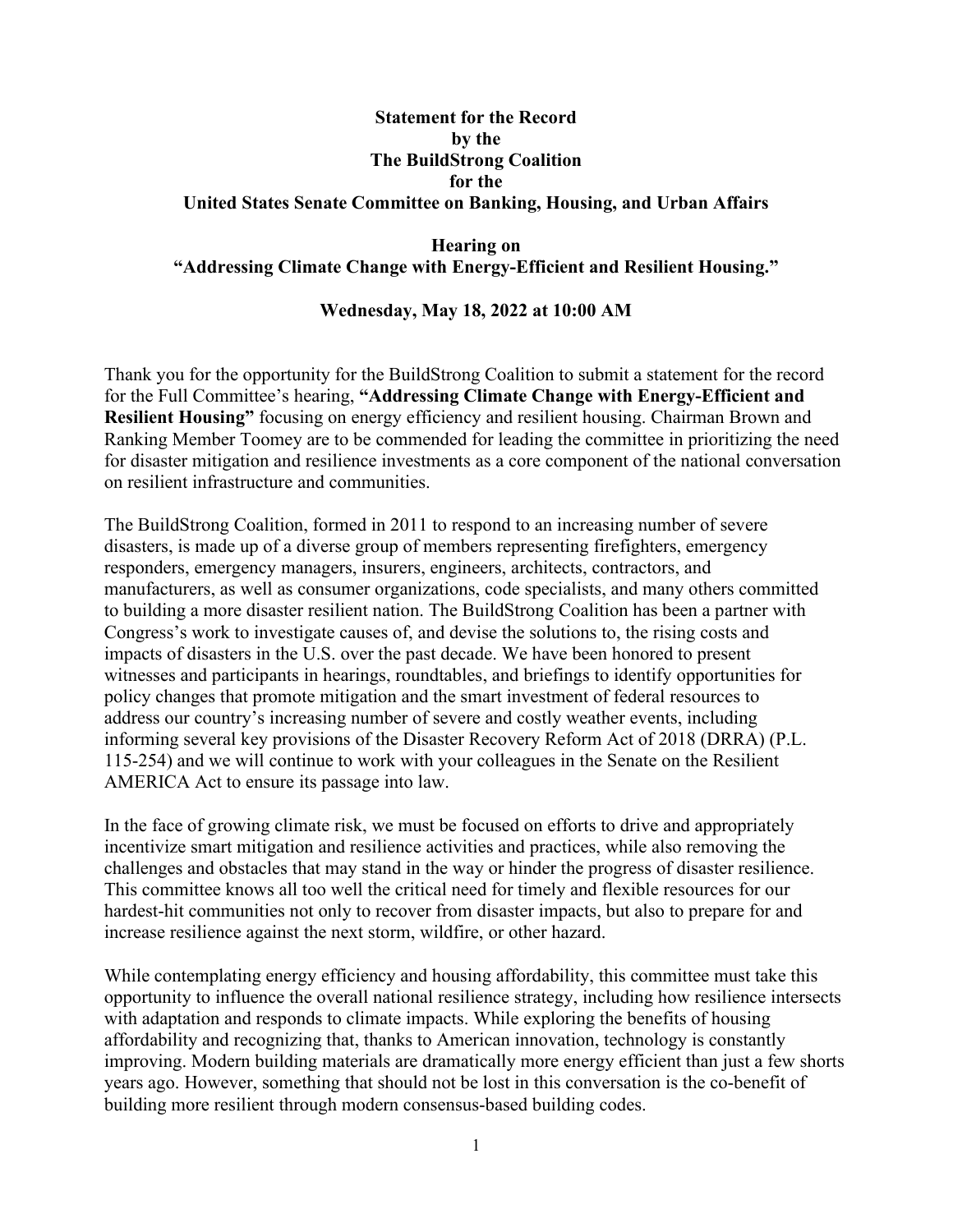In March of this year, the Federal Emergency Management Agency (FEMA) evaluated each state's building codes on how well they help newly built and retrofitted homes withstand disasters. It was alarming to find that thirty-nine states landed in the lowest category of hazard resistance, meaning less than 25 percent of communities in each state have building codes that provide adequate resilience. It was even more alarming that nineteen states scored zero out of 100, meaning no communities had codes that met these criteria, leaving residents the most vulnerable to hazards.<sup>[1](#page-1-0)</sup>

This committee must fill a leadership role in incentivizing and providing resources to facilitate smart, climate-conscious mitigation behaviors and make the tough calls to remove the moral hazards and policy impediments inhibiting decisionmakers from creating resilient systems and communities. The BuildStrong Coalition has developed the following critical policy recommendations and principles that are supported by data and science and should be included in the committee's community resilience priorities while exploring energy-efficient affordable housing.

# I. Recognize Resiliency as a Co-Benefit of Energy Efficiency and Secure More Resources for **Mitigation**

### **Congress should increase the funding for residential retrofits and investments in resilience before the next disaster, climate impact, or catastrophic failure.**

Since 1980, major hurricanes, wildfires, and flooding have caused more than \$2 trillion in damage.<sup>[2](#page-1-1)</sup> And every year, the whole of federal government invests billions of dollars to help communities rebuild. The disturbing fact is that some of these tax dollars are lost once again in subsequent disasters, primarily because states do not have the necessary resiliency standards and requirements in place to adapt to these harsh storms fueled by climate.

We applaud FEMA for their National Building Code Strategy and how the agency has placed such emphasis on building codes throughout their programs. But there is room for improvement across the federal government when providing funds through disaster programs in order to be good stewards of taxpayer dollars and limit moral hazards. This is especially evident in federally assisted housing programs. These programs defer to local construction requirements which could be decades old or completely nonexistent.

Mitigation saves lives, property, and taxpayer money. Mitigation also saves the environment. But the federal resources to help build state and local capacity and fund risk-reducing, costeffective mitigation projects that harden homes and buildings and help individuals invest in residential resilience are woefully inadequate. The U.S. Department of Housing and Urban Development, in coordination with FEMA and other federal agencies, needs more tools, and tools that can be leveraged together, to help impacted communities recover smarter and stronger and end the cycle of build, damage, rebuild.

And we know that this is a smart use of federal resources that will save taxpayer dollars. Federal

<span id="page-1-0"></span><sup>&</sup>lt;sup>1</sup> Building Codes Save: A Nationwide Study (2020). https://www.fema.gov/sites/default/files/2020-11/fema\_buildingcodes-save\_study.pdf

<span id="page-1-1"></span><sup>2</sup> NOAA National Centers for Environmental Information (NCEI) U.S. Billion-Dollar Weather and Climate Disasters (2022). https://www.ncei.noaa.gov/access/billions/, DOI: 10.25921/stkw-7w73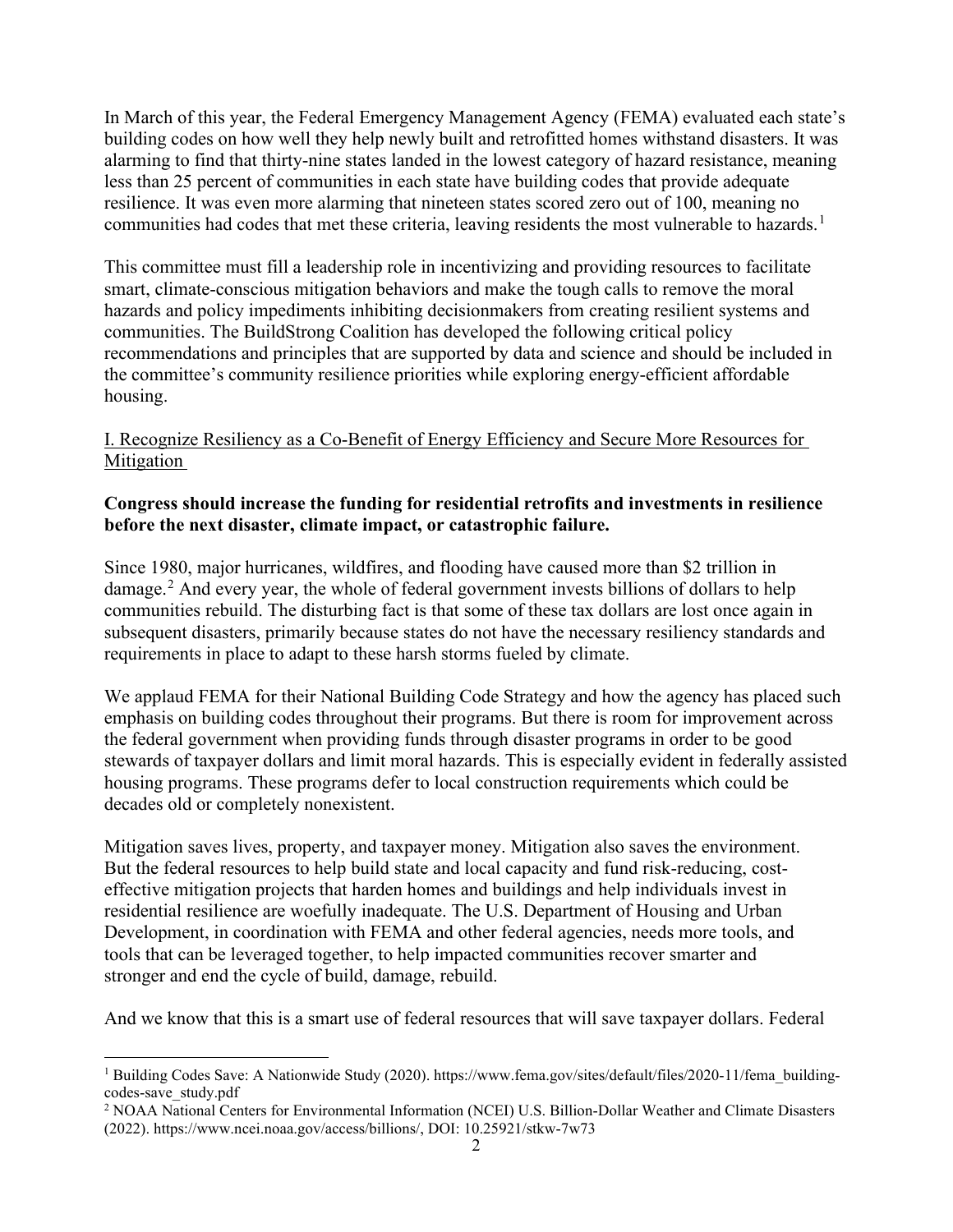funding that promotes better land use, modern science applied to home construction, and increased mitigation measures can dramaticallyreduce the devastation brought by these disasters. Based on the findings of the National Institute of Building Sciences (NIBS):

- Adopting Model Building Codes Saves \$13 per \$1 Invested
- Federal Mitigation Grants Save \$6 per \$1 Invested
- Exceeding Codes Save \$4 per \$1 Invested
- Mitigating Infrastructure Saves \$4 per \$1 Invested

### II. Drive Resilient Homes and Communities through Strong Building Codes

# **Congress should create incentives for building stronger and tie existing federal funding streams to the adoption and enforcement of strong, modern building codes, to better protect homes, families, and communities.**

Individuals and communities are kept safe in times of disasters through the strength of their homes. This is particularly prevalent as we learn lessons from COVID-19 and begin to understand how to increase resilience to wildfires. Disaster-resilient and sustainable construction and the use of stronger building codes have been proven to save lives, reduce the damage of natural disasters, and protect the environment. Unfortunately, only a handful of states have adopted the most modern building codes, and many lack the resources to adequately implement codes. To help correct this paradigm at the federal level involves creating incentives that encourage state and local governments to adopt modern building codes, while simultaneously equipping communities with the tools and resources needed to carry out meaningful enforcement regimes.

# III. Resilient Construction

# **Congress should require Federal programs to make risk-reducing, cost effective investments that promote resilient construction and home hardening.**

Disruptions to our communities and homes due to disasters threaten lives and impede community recovery. By investing in the resilience of our housing, and communities, as well as critical infrastructure like the electric grid and water systems, we can reduce, if not eliminate, the impact of disasters, allowing people to stay safe and continue with their daily routines, ultimately reducing the duration and cost of recovery. Through the application of the highest building codes, standards, and technologies and ensuring access to resources to invest in mitigation, we can ensure systemwide increases in resilience in homes and communities.

Disaster-resilient and sustainable construction and infrastructure is important to reduce the damage of natural disasters and protect the environment. This involves applying the highest codes and standards and leveraging resources to support and incentivize the adoption and enforcement of building codes and professional standards. This includes standards that strengthen materials against all hazards including wind, flood, seismic, wildfires, and ice. Most importantly, all disaster recovery and mitigation projects should incorporate smart technologies to improve monitoring and distribution and require the use of resilient and non-combustible materials standards for structures and the electric grid in areas prone to wildfire.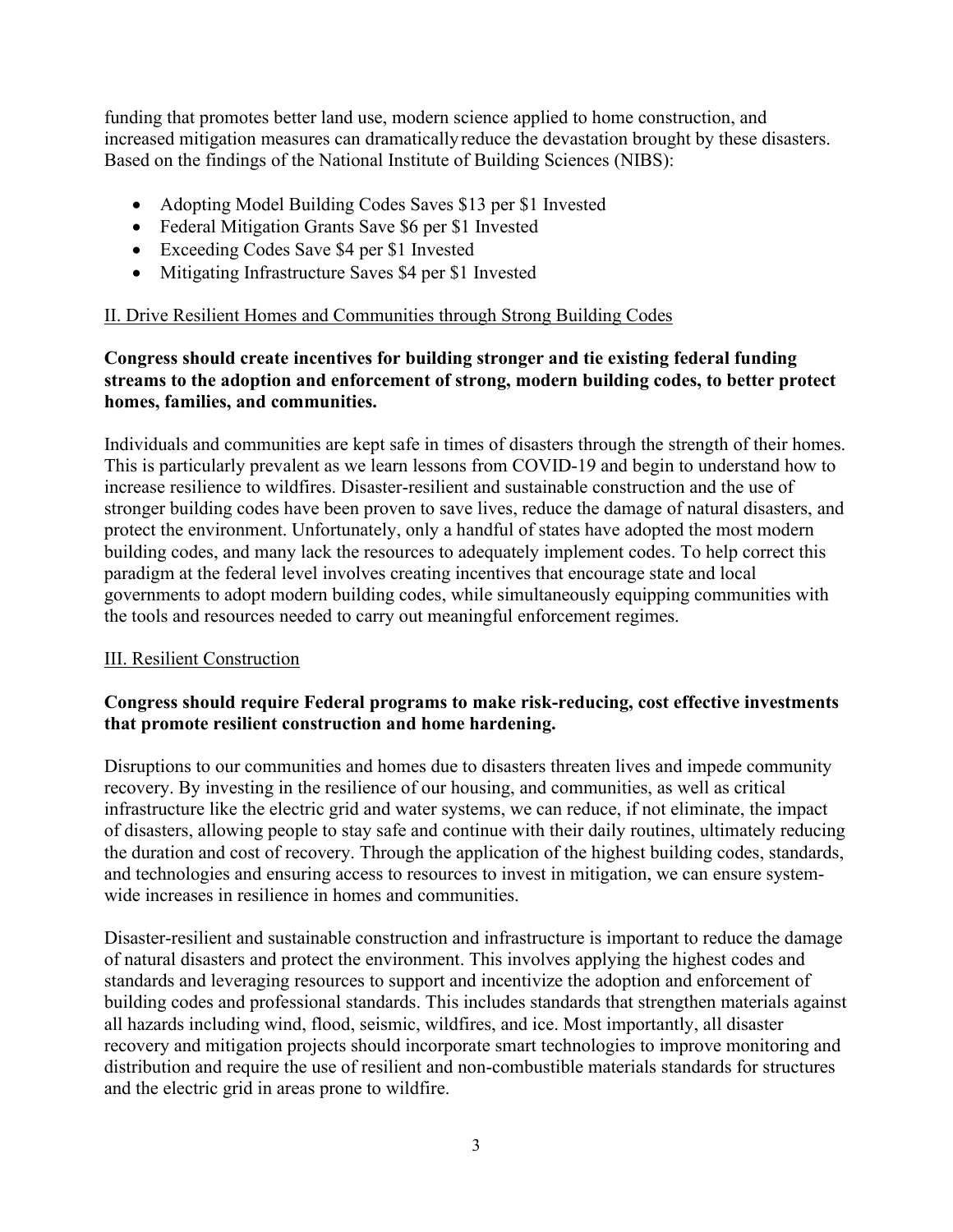#### IV. Incentivize Individual Investments in Resilience

### **Congress should incentivize investments in resilience through tax benefits, grant conditions, and easing administrative burdens**.

In addition to more resources for mitigation and communities, both public and private entities need incentives to drive their investments in mitigation. Whether by supporting the creation of federal tax incentives that reward resilient behavior, the development of mitigation tax breaks, or other incentives, individuals and businesses will find it easier to invest in resiliency, including undertaking activities like retrofitting homes and hardening critical infrastructure, if these resources are available. This would also foster private sector investment in mitigation through new financing opportunities. Targeted tax incentives and removing tax penalties will encourage resilient construction techniques to withstand damage from strong winds or flooding and prevent losses from wildfires and seismic events. Through these investments, homeowners and communities ultimately save money through tax savings and avoided recovery costs and losses in the next disaster. Further, federal agencies must reduce the complexity and administrative burden of their programs and allow different programs to come together in flexible, creative, and truly transformational ways.

#### **Conclusion**

While contemplating energy efficiency and affordable housing, the BuildStrong Coalition calls on the Senate Committee on Banking, Housing, and Urban Affairs to enhance disaster resilience as a co-benefit across the nation through legislation that would effectuate these policy ideals, changes in authority, development of incentives, and streamlining of assistance to serve our communities in an equitable and transformational way.

There is a solution that can help begin addressing the above issues and challenges. The BuildStrong Coalition strongly supported the House Transportation and Infrastructure Committee's introduction of the Resilient AMERICA Act in late 2021. We were equally pleased to see it subsequently (and overwhelmingly) voted out of the House of Representatives 383-41. We believe this legislation should serve as the foundation for the disaster resilience conversation in this country going forward. The Resilient AMERICA Act is designed to follow on the landmark DRRA and addresses climate impacts by incentivizing and providing resources to facilitate smart, climateconscious behaviors and mitigation. The bill also seeks to remove the moral hazards and policy impediments inhibiting decisionmakers from creating resilient systems and communities. Passage of the Resilient AMERICA Act would resolve many of the challenges outlined in this testimony, specifically by expanding and clarifying eligibility of certain projects under FEMA's mitigation programs to enhance resilience to wildfires and tsunamis, including strengthening utilities like the electric grid against wind, ice, and wildfire risks; as well as creating a pilot program to fund residential resilience retrofit grants. The BuildStrong Coalition calls on the Congress to enhance disaster resilience across the nation through this legislation.

The BuildStrong Coalition and its members stand ready to partner with the Committee as it drives mitigation and resilience against disaster and climate impacts. The compelling arguments for these policy changes are grounded in overwhelming science and evidence. We are excited to join congressional leaders like you as we identify opportunities for policy changes that promote disaster